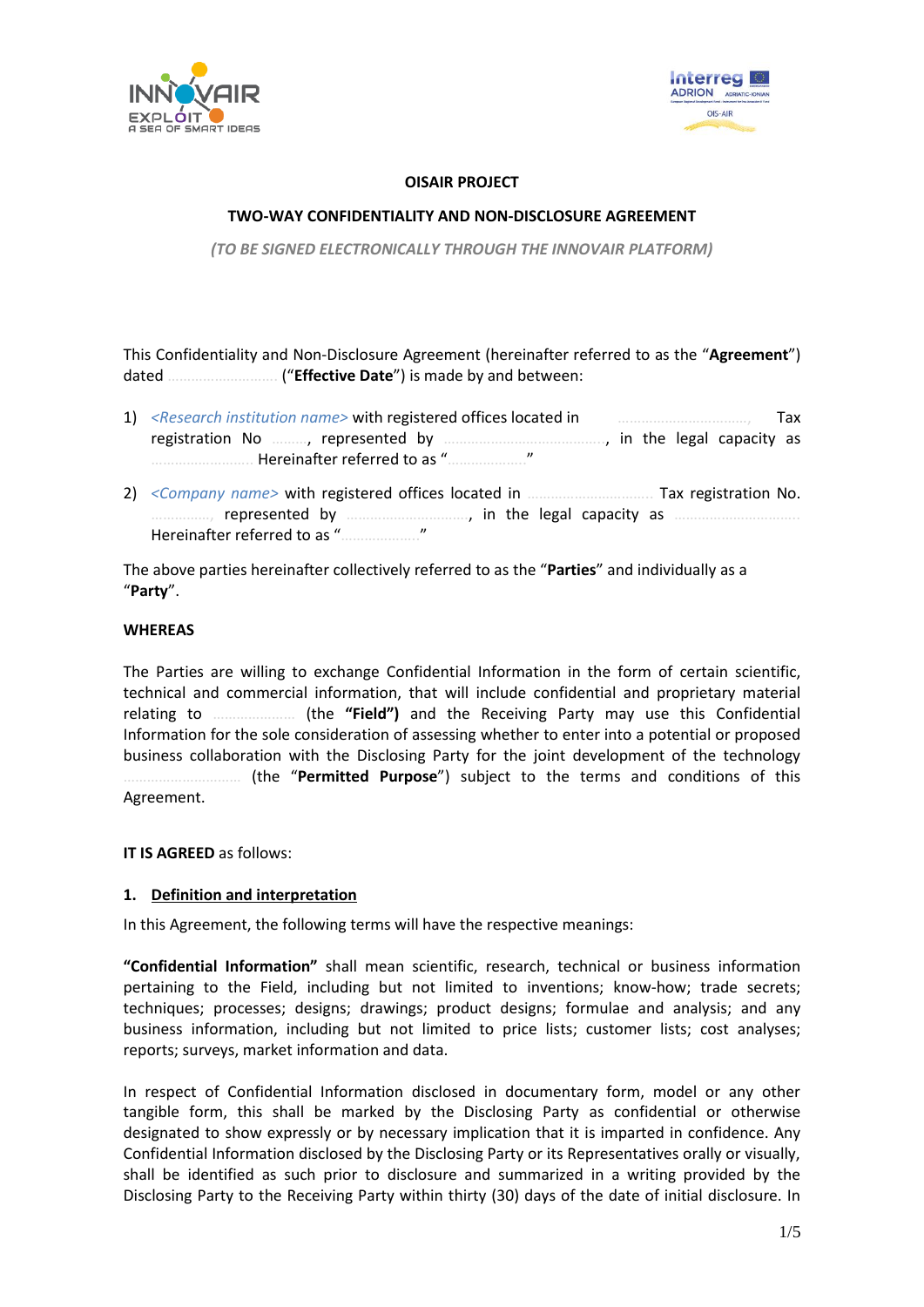



case of disagreement regarding said summary, the Receiving Party shall make any objections in writing within thirty (30) days of receipt of the written summary.

**"Disclosing Party"** shall mean the Party that discloses Confidential Information directly or indirectly to the Receiving Party in relation to this Agreement.

**"Receiving Party"** shall mean the Party that receives the Confidential Information directly or indirectly from the Disclosing Party.

**"Representatives"** shall mean directors, employees, professional advisors or anyone involved with the Party in a professional or business capacity.

#### **2. Exclusions**

The obligation of confidentiality set out in this Agreement shall not apply to any Confidential Information that:

- a) was known to the Receiving Party prior to such disclosure by the Disclosing Party, as evidenced by documentary or other physical evidence;
- b) was public knowledge at the time of such disclosure to the Receiving Party, or becomes public knowledge after such disclosure, through no action or omission by or on behalf of the Receiving Party;
- c) is lawfully disclosed or made available to the Receiving Party by a third party having no obligation to the Disclosing Party to maintain the confidentiality of such information;
- d) was independently developed or derived by the Receiving Party without the aid, application or use of information furnished by the Disclosing Party, as evidenced by documentary or other physical evidence;
- e) is disclosed with the written consent of the Disclosing Party;
- f) is required to be disclosed by the order of a governmental agency or legislative body or a court of competent jurisdiction.

#### **3. Obligations of confidentiality and non-use**

The Receiving Parties undertake and agree:

- a) To take proper and reasonable measures to ensure the secrecy of the Confidential Information;
- b) Not to disclose, or allow it to be disclosed, in whole or in part to any third party without the prior written consent of the Disclosing Party
- c) Not to use, in whole or in part, the Confidential Information for anything other than the Permitted Purpose.
- d) Not to use the Confidential Information for their own commercial use or for that of any other person or party, without prior written consent by the Disclosing Party;
- e) Not to make copies of the Confidential Information in any format without prior written authorisation by the Disclosing Party;
- f) Not to alter, modify, disassemble, reverse engineer or decompile any Confidential Information;
- g) Not to apply for any patent or trademark which could include any Confidential Information.

#### **4. Disclosure to Representatives**

The Parties shall use at least the same degree of care as the Receiving Party normally exercises to protect its own information of like character and importance, but in no event less than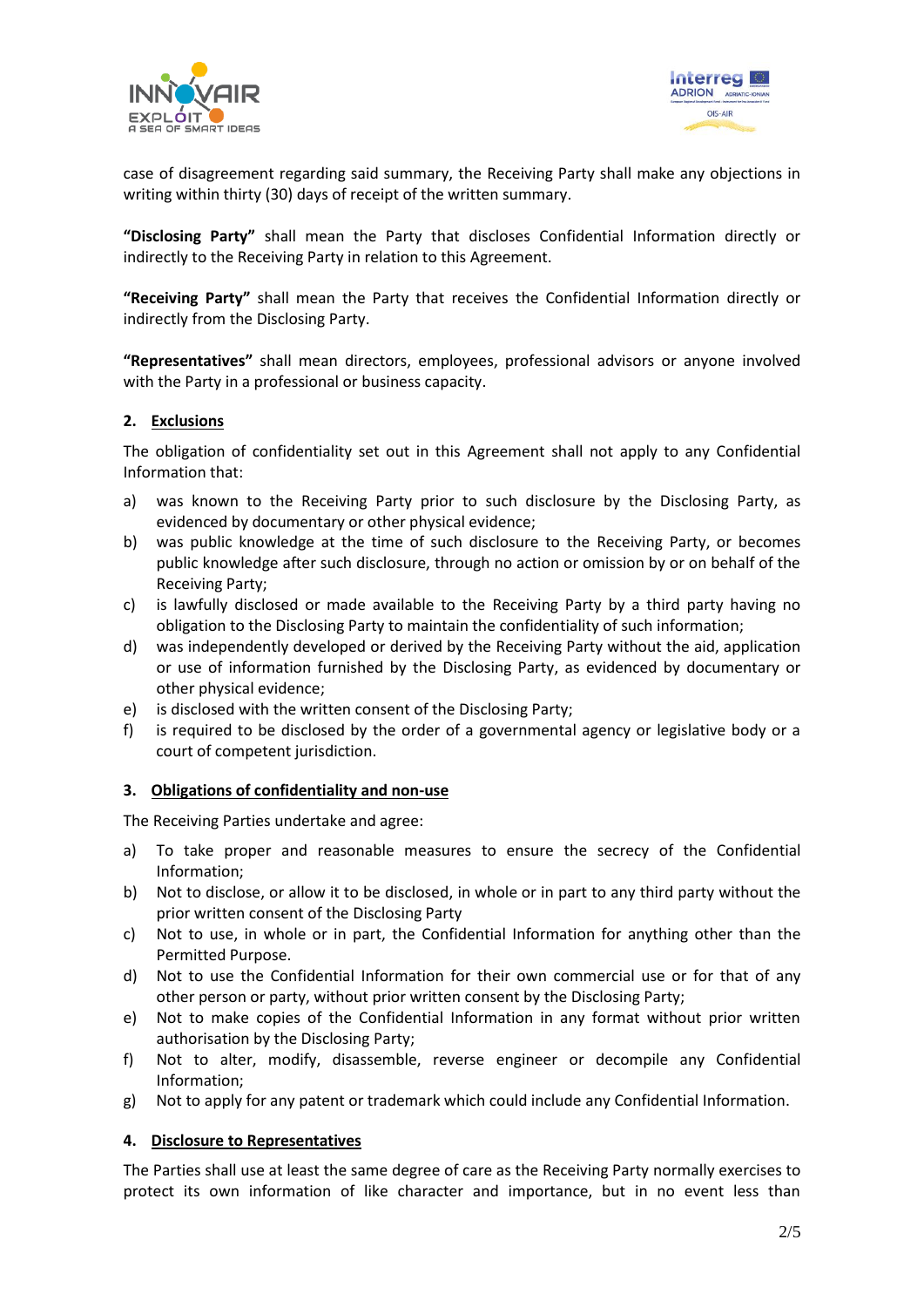



reasonable care. The Receiving Party undertakes to permit access to the Confidential Information only to its Representatives or employees who require access to such Information solely for the fulfilment of the Permitted Purpose, and furnished on a need-to-know basis and only on the condition that such persons are made aware of the terms of this Agreement and their obligations therein, along with the Disclosing Party's rights to the Confidential Information. The Receiving Party shall be responsible for ensuring its Representatives comply with the terms of this Agreement.

# **5. Return of information and property**

The Receiving Party acknowledges and agrees that the Confidential Information is and remains the property of the Disclosing Party. The Receiving party must, at the end of this Agreement or within seven days following written instruction by the Disclosing Party to do so, return or destroy all Confidential Information in the Receiving Party's possession, custody or control. The Receiving Party may retain one (1) copy of any such Confidential Information to be stored securely with its legal representative only if required for regulatory or insurance purposes, but in this event the confidentiality and non-use provisions in this Agreement remain in place with respect to such retained Confidential Information. The return or destruction of any Confidential Information will not diminish or otherwise affect any other obligations under this Agreement.

## **6. No implied rights**

This Agreement shall not grant, nor be construed to grant any rights whatsoever beyond the scope of the Permitted Purpose of the Confidential Information to the Receiving Party. This includes, but it not limited to any license, patent or copyright. No warranty, express or implied, is given as to the accuracy or completeness of any Confidential Information provided by the Disclosing Party.

#### **7. No obligation**

This Agreement imposes no contractual obligation to any Party to enter into any separate business collaboration for the development of the Field or associated technology. The Disclosing Party is not obliged to disclose any Confidential Information to the Receiving Party and the Receiving Party shall have the right to refuse to accept any information prior to any disclosure.

#### **8. Breach**

In the event of a breach or threatened breach of the terms of this Agreement by the Receiving Party, the Disclosing Party will be entitled to seek an injunction (final or interlocutory) restraining the Receiving Party from committing a breach, or further breach, of this Agreement without the requirement to demonstrate any actual damage sustained by the Disclosing Party.

#### **9. Integration**

This Agreement constitutes the entire understanding between the Parties concerning the treatment of information to which this Agreement relates. No modification of this Agreement shall be binding on either Party unless agreed in writing and signed by all the Parties.

#### **10. Duration**

This Agreement shall terminate *5 (five)* years after the Effective Date (the "**Termination Date**"). Notwithstanding this, any Party may terminate its involvement with this Agreement by giving 30 (thirty) days written notice (registered letter with proof of receipt) to the other Parties. Termination of this Agreement shall not affect any obligation imposed by this Agreement with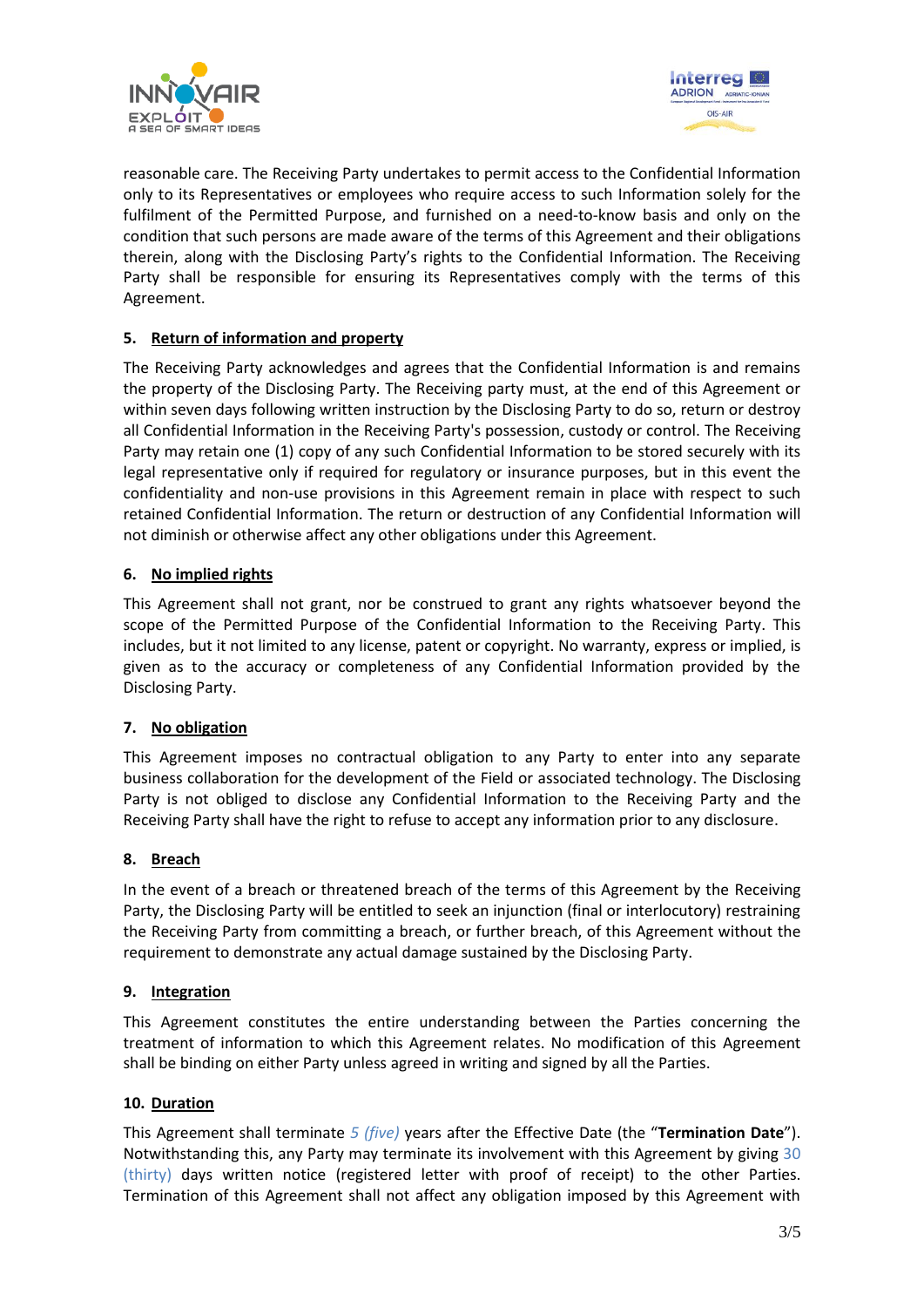



respect to Confidential Information disclosed prior to termination, the obligations of non-use and non-disclosure of Confidential Information shall survive for *3 (three)* years from the date of disclosure of the Confidential Information. After the term of this Agreement has ended, the Disclosing Party does not relinquish any other rights that it may have under copyright, patent, or other intellectual property laws.

### **11. Agreement in counterparts**

This Agreement shall be executed in three identical counterparts, each of which shall be deemed to be an original and all of which taken together shall be deemed to constitute the same agreement when a duly authorised representative of each Party has signed all the counterparts.

#### **12. Applicable Law and Jurisdiction**

This Agreement shall be governed by and construed in accordance with the Laws of the Republic of Italy without regard to Italy's conflicts of law rules. Any disputes or claim arising out of or in connection with this Agreement shall be submitted to the sole competence and jurisdiction of the ordinary Courts of Trieste.

#### **13. Successor and assigns**

The Parties agree that this Agreement and any subsequent amendments shall be binding on their successors in title and assigns, and undertake the necessary steps to ensure they are so bound.

#### **14. Third parties**

This Agreement does not create any right enforceable by any person not a Party to it.

#### **15. Communications**

Any notice or other communication made or given by any Party in connection with this Agreement shall be sent via fax (with confirmation) or by registered or certified mail or courier service addressed to the other Party at its address set forth below:

*<Party> <address>* For the attention of *<contacts>*

*<Party> <address>* For the attention of *<contacts>*

or such other address that each Party may from time to time notify in writing to the other Party in case of changes of the above addresses.

The communications will be deemed to be made at the effective date of receipt.

#### **16. Secrecy**

The existence of this Agreement cannot be disclosed to any third party. It is thus forbidden to make any oral and/or written disclosure (advertising, publication, or any other kind of external